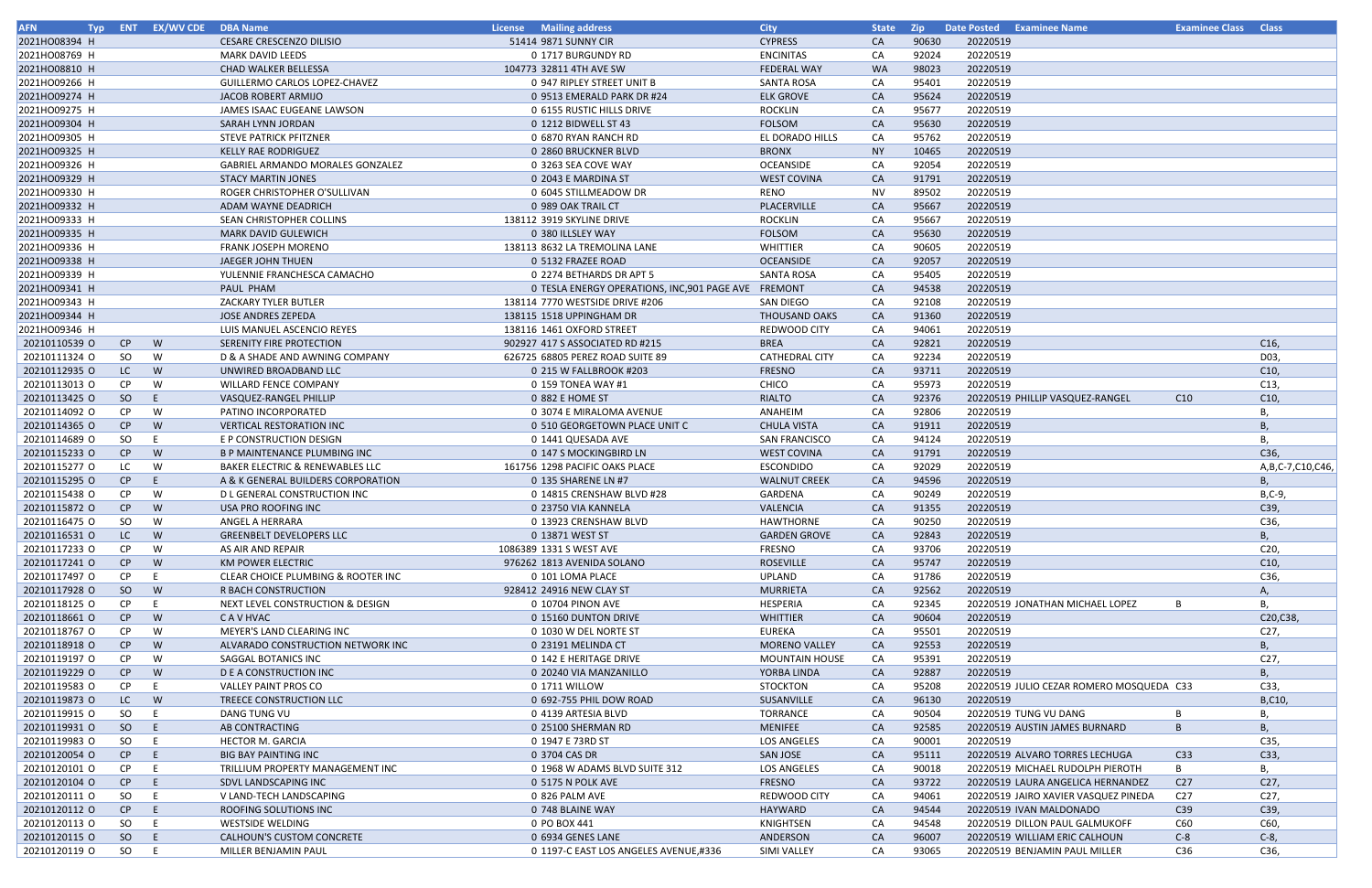| 20210120120 O | CP        | -E  | PACIFIC SUNSET CONSTRUCTION INC                  | 0 724 NORTH GRAPE STREET                          | <b>ESCONDIDO</b>        | <b>CA</b> | 92025 | 20220519 FELIX MIGUEL BALDERAS MOLINA B |                 | В,              |
|---------------|-----------|-----|--------------------------------------------------|---------------------------------------------------|-------------------------|-----------|-------|-----------------------------------------|-----------------|-----------------|
| 20210120193 0 | <b>CP</b> |     | <b>HAVEN ELECTRIC</b>                            | 0 7654 ALTA CUESTA DR                             | RANCHO CUCAMONGA CA     |           | 91730 | 20220519 BRIAN JOHN TREVITHICK          | C10             | C10,            |
| 20210120195 O | CP        | -E  | NEW GENERATION HEATING AND AIR                   | 0 27483 BELLOGENTE                                | <b>MISSION VIEJO</b>    | CA        | 92691 | 20220519 EDUARDO GARFIAS                | C <sub>20</sub> | C <sub>20</sub> |
| 20210120198 O | <b>CP</b> |     | <b>FLOOR DYNASTY</b>                             | 0 4940 ADALIS DR                                  | <b>ELK GROVE</b>        | CA        | 95758 | 20220519 ALEX FRANCISCO CHAVEZ          | C15             | C15,            |
| 20210120199 O | CP        | -E  | <b>1ST RESPONSE INC</b>                          | 0 1901 ENTERPRISE BLVD                            | <b>WEST SACRAMENTO</b>  | CA        | 95691 | 20220519 MARIUS CANTEA                  | C <sub>22</sub> | C <sub>22</sub> |
| 20210120207 O | <b>CP</b> | - E | INDUSTRIAL ASPHALT INC                           | 0 6722 RIVER ROAD E                               | PUYALLUP                | <b>WA</b> | 98371 | 20220519 MARIEELAINE STANLEY            | C12             | C12,            |
| 20210120208 O | LC        | - E |                                                  | 0 1150 CHANTILLY RD                               | <b>LOS ANGELES</b>      | CA        | 90077 |                                         |                 | В,              |
|               |           |     | VILUCCHI MAISON DESIGN BUILD                     |                                                   |                         |           |       | 20220519 TANCRED ANGELO VILUCCHI        |                 |                 |
| 20210120237 O | CP        | W   | <b>GO SCENARY CONSTRUCTION INC</b>               | 1054095 19013 VENTURA BLVD STE F                  | TARZANA                 | CA        | 91356 | 20220519                                |                 | В,              |
| 20210120239 O | CP        | W   | <b>FRANKLIN CONTRUCTION SOLUTION INC</b>         | 0 1323 W MARLBORO AVE                             | ANAHEIM                 | CA        | 92801 | 20220519                                |                 | <b>B.</b>       |
| 20210120244 O | CP.       | W   | RUDY'S PLUMBING & HEATING                        | 0 800 EMERALD BAY ROAD BLDG G                     | <b>SOUTH LAKE TAHOE</b> | CA        | 96150 | 20220519                                |                 | B,C20,C36,      |
| 20210120252 O | CP        | W   | MORGNER TECHNOLOGY MANAGEMENT                    | 861169 1880 CENTURY PARK E STE 1402               | <b>LOS ANGELES</b>      | <b>CA</b> | 90067 | 20220519                                |                 | C10,            |
| 20210120265 O | SO        | - E | NGUYEN NUONG VAN                                 | 0 848 EL DORADO DR                                | <b>FULLERTON</b>        | CA        | 92832 | 20220519 NUONG VAN NGUYEN               | C10             | C10,            |
| 20210120282 O | SO        | -E  | A F GENERAL CONTRACTOR                           | 0 856 FOOTHILL DR                                 | VALLEJO                 | CA        | 94591 | 20220519 ANTONIO FRANCO                 |                 | <b>B</b> ,      |
| 20210120285 O | CP        |     | BLACK ROCK DRYWALL INC.                          | 0 30000 HASLEY CYN RD SPC 18                      | CASTAIC                 | CA        | 91384 | 20220519 MARTIN ARREDONDA MEDINA        | $C-9$           | $C-9$           |
| 20210120299 O | CP        | F   | RAMIREZ DEMOLITION SERVICES INC                  | 0 3626 COLUMBIA AVE                               | <b>RIVERSIDE</b>        | <b>CA</b> | 92501 | 20220519 JOSE TEODORO RAMIREZ           | C <sub>21</sub> | C <sub>21</sub> |
| 20210120308 O | CP        | -E  | EBRAHIMI PAYMAN INC                              | 0 20548 VENTURA BLVD APT 216                      | <b>WOODLAND HILLS</b>   | CA        | 91364 | 20220519 PAYMAN EBRAHIMI                |                 | В,              |
| 20210120311 0 | LC        | – E | PROTECTIVE WINDOW COVERINGS                      | 0 3502 S SUSAN STREET                             | <b>SANTA ANA</b>        | CA        | 92704 | 20220519                                |                 | D52,            |
| 20210120313 O | SO        | E   | <b>MUNOZ ELECTRIC</b>                            | 0 34552 EGERTON PLACE                             | <b>FREMONT</b>          | CA        | 94555 | 20220519                                |                 | C10,            |
| 20210120316 O | SO        | - E | O'CONNOR J CONSTRUCTION                          | 0 2027 E 28TH ST                                  | <b>OAKLAND</b>          | CA        | 94606 | 20220519                                |                 | В,              |
| 20210120324 O | SO        | E   | ACE TAPING & DRYWALL                             | 0 9064 ISLAY AVE                                  | <b>FONTANA</b>          | CA        | 92335 | 20220519 JOSE TRINIDAD TRONCOSO         | $C-9$           | $C-9$           |
| 20210120325 O | CP        | -E  | HUERTA'S UNDERGROUND INC                         | 0 3653 ALLAN ST                                   | SELMA                   | CA        | 93662 | 20220519 ERNESTINO HUERTA               | C <sub>34</sub> | C34,            |
| 20210120330 O | SO        |     | TRADEMASTERS HEATING AND COOLING                 | 0 8202 WELLSTONE WAY                              | BAKERSFIELD             | CA        | 93313 | 20220519 JESUS FERNANDEZ                | C <sub>20</sub> | C20             |
| 20210120331 O | CP        | -E  |                                                  |                                                   |                         |           | 93646 |                                         |                 | C39             |
|               |           |     | UNIQE'S ROOFING INC                              | 0 1355 SOUTH AVE APT 24                           | ORANGE COVE             | <b>CA</b> |       | 20220519 PEDRO MARTINEZ GARCIA          | C39             |                 |
| 20210120358 O | SO        | E   | <b>SERRANO MIGUEL</b>                            | 0 3201 WESTFIELD DRIVE                            | LANCASTER               | CA        | 93536 | 20220519 MIGUEL ANGEL SERRANO           | B               | В,              |
| 20210120359 O | SO        | -E  | CARIBBEAN WAVES POOL CONSTRUCTION                | 0 11549 JOSLIN STREET                             | SANTA FE SPRINGS        | <b>CA</b> | 90670 | 20220519 CARLOS RAMON SMITH             | C53             | C53             |
| 20210120360 O | <b>CP</b> |     | <b>G &amp; SONS CONCRETE</b>                     | 0 45026 PROMISE ROAD                              | LAKE ELSINORE           | CA        | 92532 | 20220519 GILBERTO RUIZ                  | $C-8$           | $C-8$           |
| 20210120364 O | SO        | - E | <b>BURKE HVAC SERVICE</b>                        | 0 1329 MILLER DRIVE                               | <b>SANTA ROSA</b>       | CA        | 95403 | 20220519 PAUL PATRICK BURKE, II         | C20             | C <sub>20</sub> |
| 20210120370 O | <b>CP</b> |     | C & C ELECTRICAL SYSTEMS                         | 0 1311 GOODHART AVE                               | WHITTIER                | CA        | 90601 | 20220519 JOSE LUIS CARDENAS             | C10             | C10,            |
| 20210120371 O | SO        | - E | <b>MARTINEZ SOSIMO JR</b>                        | 0 4272 WEST COURTLAND                             | <b>FRESNO</b>           | <b>CA</b> | 93722 | 20220519 SOSIMO MARTINEZ, JR            | $C-9$           | $C-9$           |
| 20210120376 O | SO        | E   | ZEFERINO ISRAEL MIGUEL                           | 0 12681 ANNETTE CIR                               | <b>GARDEN GROVE</b>     | CA        | 92840 | 20220519 ISRAEL MIGUEL ZEFERINO         | B               | В,              |
| 20210120378 O | SO        | -E. | <b>INDEPENDENT TREE SERVICE</b>                  | 0 32632 CARRETERA DR                              | SAN JUAN CAPISTRANO CA  |           | 92675 | 20220519                                |                 | D49,            |
| 20210120381 O | SO        | -E  | <b>CASTILLO ELECTRIC</b>                         | 0 1632 C ST                                       | HAYWARD                 | CA        | 94541 | 20220519                                |                 | C10             |
| 20210120480 O | CP        | W   | <b>STRATEGIX INC</b>                             | 0 16241 HUXLEY CIRCLE                             | WESTMINSTER             | CA        | 92683 | 20220519                                |                 | <b>B</b> ,      |
| 20210120481 O | LC        | W   | ZAYAH'S PLUMBING MAINTENANCE LLC                 | 1081114 PO BOX 640244                             | <b>SAN FRANCISCO</b>    | CA        | 94164 | 20220519                                |                 | C36,            |
| 20210120482 O | CP        | W   | Y N S CONTRACTING INC                            | 0 732 LORRAINE BLVD #4                            | <b>LOS ANGELES</b>      | <b>CA</b> | 90005 | 20220519                                |                 | <b>B.</b>       |
| 20210120483 O | CP.       | W   | <b>BASECAMP CONSTRUCTION CO</b>                  | 1081008 75 3RD AVENUE #21                         | CHULA VISTA             | CA        | 91910 | 20220519                                |                 | В,              |
| 20210120484 O | CP        | W   | EVOLUTION CONSTRUCTION AND BUILDING SERVICES INC | 1074410 956 EDENBURY LANE                         | SAN JOSE                | CA        | 95136 | 20220519                                |                 | В,              |
| 20210120485 O | LC        | W   | HMI FACILITY SERVICES                            | 0 1044 CALLE RECODO, SUITE B                      | <b>SAN CLEMENTE</b>     | CA        | 92673 | 20220519                                |                 | В,              |
| 20210120486 O | CP        | W   | <b>G AND R SONS CONSTRUCTION</b>                 | 10169150 1021 GEORGETOWN AVENUE                   | <b>TURLOCK</b>          | CA        | 95382 | 20220519                                |                 | B               |
| 20210120487 O | CP.       | W   | INNOVATION CONSTRUCTION RESTORATION SERVICES INC | 0 2930 CORONADO AVENUE, SUITE A                   | SAN DIEGO               | CA        | 92154 | 20220519                                |                 | В,              |
| 20210120491 O | CP        | W   | ROSARIO JOHN PAINTING INC                        | 568533 22300 ITASCA STREET                        | <b>CHATSWORTH</b>       | CA        | 91311 | 20220519                                |                 | C33,            |
| 20210120493 O | CP.       | W   | CYH DEVELOPMENT INC                              | 0 46 FRANCISCAN WAY                               | <b>KENSINGTON</b>       | CA        | 94707 | 20220519                                |                 | В.              |
|               |           |     |                                                  | 0 PO BOX 221                                      |                         |           |       |                                         |                 | B               |
| 20210120494 O | PA        | W   | MOUNTAIN MANN CONSTRUCTION PARTNERSHIP           |                                                   | <b>COLUMBIA</b>         | CA        | 95310 | 20220519                                |                 |                 |
| 20210120495 O | CP.       | W   | DMZ DEVELOPMENT INC                              | 0 2203 ROBRUCE LANE                               | <b>HACIENDA HEIGHTS</b> | CA        | 91745 | 20220519                                |                 | В,              |
| 20210120496 O | CP        | W   | HIGH IMAGE GENERAL CONTRACTOR INC                | 1089558 6373 AVENIDA DE LAS VISTAS, UNIT 1        | SAN DIEGO               | CA        | 92154 | 20220519                                |                 | В,              |
| 20210120497 O | CP        | W   | IXTA LANDSCAPE INC                               | 1085227 1156 E ALVARADO STREET                    | FALLBROOK               | CA        | 92028 | 20220519                                |                 | C27,            |
| 20210120499 O | CP        | W   | <b>STAR BUILDERS INC</b>                         | 0 555 SATURN BLVD, SUITE B #146                   | SAN DIEGO               | CA        | 92154 | 20220519                                |                 | В,              |
| 20210120546 O | CP.       | W   | OSMUN CONSTRUCTION INC                           | 0 7430 REDWOOD EYMD, SUITE A                      | NOVATO                  | CA        | 94945 | 20220519                                |                 | A,B,            |
| 20210121704 O | CP        | W   | LAKEWOOD GATES INC                               | 0 6113 N BRIERCREST AVENUE                        | LAKEWOOD                | CA        | 90713 | 20220519                                |                 | C13,            |
| 20210121710 O | CP        | W   | SAN DIEGO COMMERCIAL MILLWORK INSTALLATION       | 0 9222 CHESAPEAKE DRIVE, SUITE B                  | SAN DIEGO               | CA        | 92123 | 20220519                                |                 | $C-6, D12,$     |
| 20210204212 S | SO        | E   | AIR CONTROL MECHANICAL                           | 1017399 164 TOPAZ WAY                             | LIVERMORE               | CA        | 94550 | 20220519                                |                 | C10,            |
| 20210204739 R | CP        | W   | <b>SOLAR ELECTRIC WORKS</b>                      | 696218 1102 S MYERS ST J                          | OCEANSIDE               | CA        | 92054 | 20220519                                |                 | C10,            |
| 20210205391 R | CP        | E   | 101 SEAMLESS GUTTERS INC                         | 1029232 2080 LLANO RD                             | <b>SANTA ROSA</b>       | <b>CA</b> | 95407 | 20220519 ANTONIO DANIEL MOLINA          | C <sub>43</sub> | C43,            |
| 20210205684 S | LC .      | E   | <b>CLEAN POWER CONSTRUCTION</b>                  | 1041123 24941 DANA POINT HARBOR DRIVE, SUITE C220 | DANA POINT              | CA        | 92629 | 20220519 NATHAN ROBERT HARRISON         | C39             | C39,            |
| 20210205911 S | CP        | -E  | UFER CONSTRUCTION INC                            | 1030856 PO BOX 943                                | <b>EL CERRITO</b>       | CA        | 94530 | 20220519                                |                 | C <sub>21</sub> |
| 20210205937 R | CP.       | W   | EDISON FIRE PROTECTION CO                        | 569185 3621 EAGLE ROCK BLVD                       | <b>LOS ANGELES</b>      | CA        | 90065 | 20220519                                |                 | C <sub>16</sub> |
| 20210205944 R | CP        | W   | ADVANCED IRON CONCEPTS                           | 981073 495 RIMPAU AVE                             | CORONA                  | CA        | 92879 | 20220519                                |                 | C <sub>23</sub> |
| 20210205951 R | LC.       | W   | BLUSKY RESTORATION CONTRACTORS LLC               | 1005805 9110 E NICHOLS AVE SUITE 180              | CENTENNIAL              | CO        | 80112 | 20220519                                |                 | B,C22,ASB,HAZ,  |
| 20210205960 R | CP        | W   | WILSON'S ROOFING                                 | 801754 906 W ALAMOS AVENUE                        | <b>FRESNO</b>           | CA        | 93705 | 20220519                                |                 | C39,            |
| 20210205966 R | CP        | W   | ORANGE COUNTY CONTRACTING SERVICES               | 1023627 24 EXECUTIVE PARK STE 230                 | <b>IRVINE</b>           | CA        | 92614 | 20220519                                |                 | В,              |
| 20210205967 R | CP        | E   | PACIFIC CORRIDOR CONSTRUCTORS INC                | 1085954 1173 TESORO PLACE                         | <b>VISTA</b>            | CA        | 92081 | 20220519                                |                 | A               |
|               |           |     |                                                  |                                                   |                         |           |       |                                         |                 |                 |